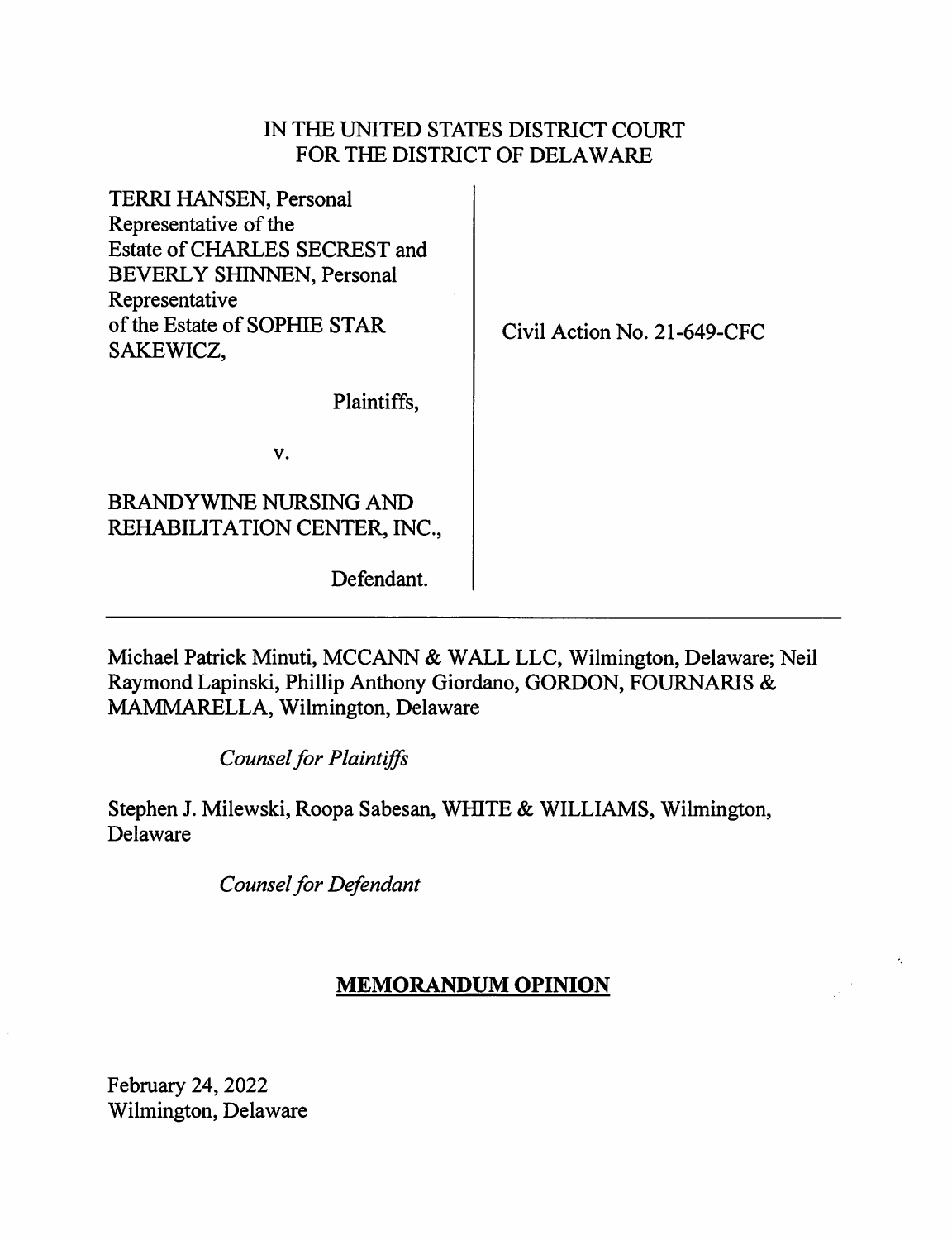Colombia P: Candy HIEF JUDGE

Pending before me is Defendant Brandywine Nursing and Rehabilitation Center, Inc.'s Motion to Alter or Amend Judgment Pursuant to Fed. R. Civ. P. 59(e). D.I. 28. The motion was filed on January 23, 2022—four days after I ordered that the case be remanded to the Superior Court of Delaware for lack of subject matter jurisdiction, D.I. 26, and two days after the Clerk's Office sent a certified copy of the remand order to the Superior Court, D.I. 27. Plaintiff filed an opposition to the motion. D.I. 29.

Although Plaintiff did not address whether the Court has subject matter jurisdiction over the motion, I "have an independent obligation to determine whether subject-matter jurisdiction exists, even in the absence of a challenge from any party." *Arbaugh v. Y&H Corp.,* 546 U.S. 500,514 (2006). This Court lost subject-matter jurisdiction over the case when the Clerk's Office sent the certified copy of the remand order to the Superior Court. *See Agostini v. Piper Aircraft Corp., 729 F.3d 350, 355–56 (3d Cir. 2013) (holding that a District Court loses the* jurisdiction to reconsider a remand order once a certified copy of the remand order is sent to state court because that event "formally transfers jurisdiction from a district court within this Circuit to a state court"); *see also Mints v. Educational Testing Serv.,* 99 F.3d 1253, 1257 (3d Cir., 1996) ("[T]here is no doubt that ... the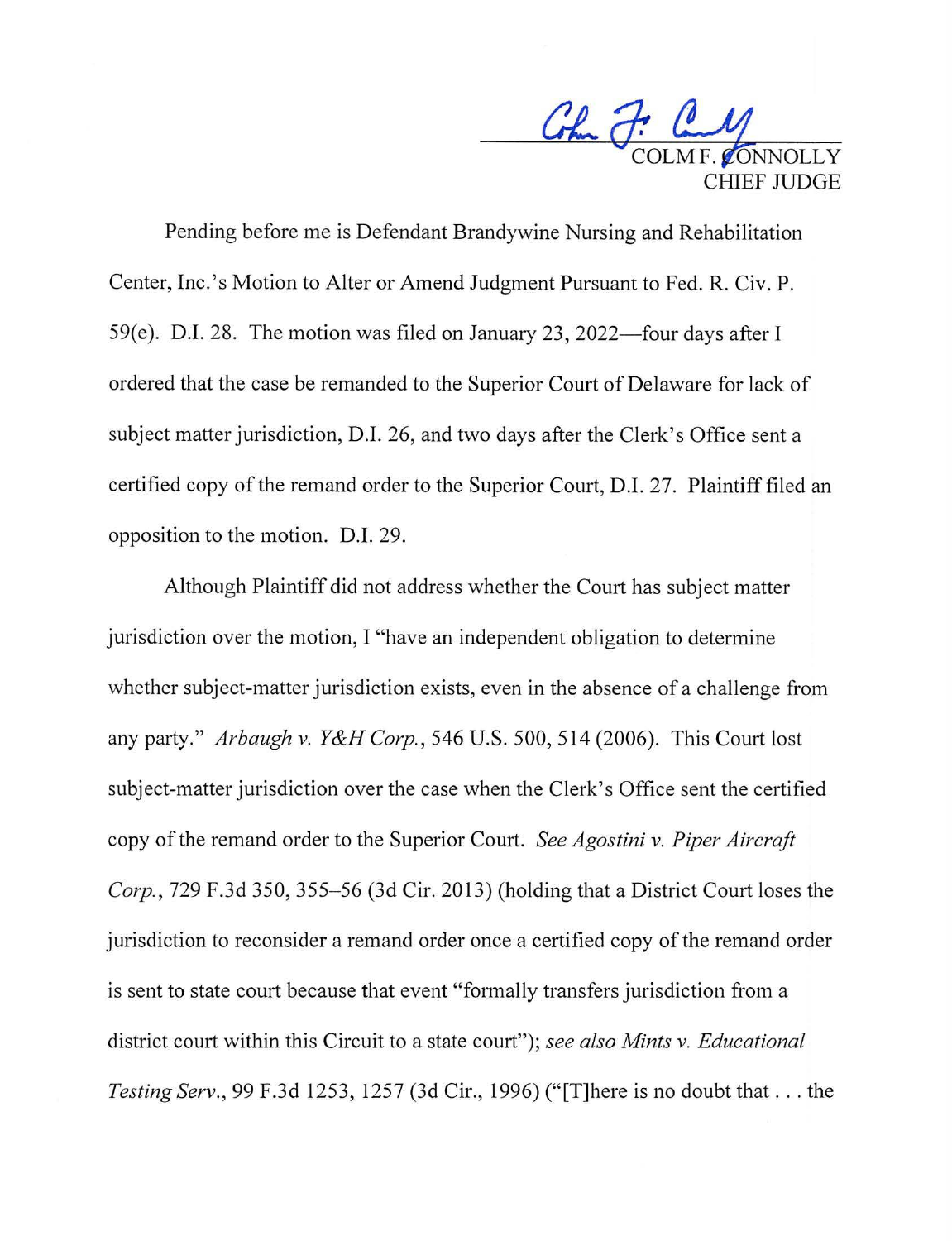district court should not have reconsidered the order of remand after the clerk of the district court sent the certified copy of the order to the clerk of the Superior Court.") Accordingly, I will dismiss the motion for lack of subject matter jurisdiction.